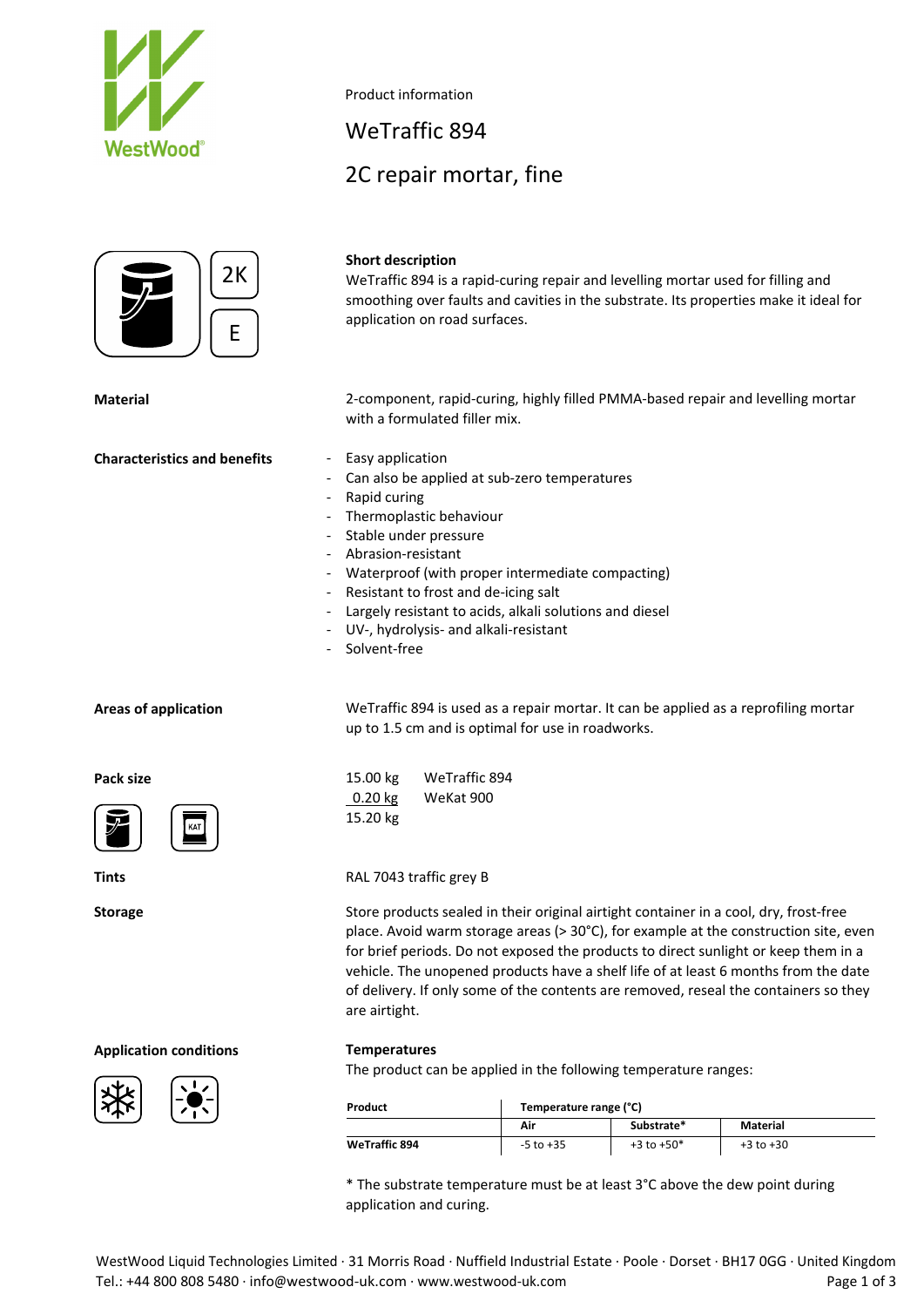

Product information

WeTraffic 894

# 2C repair mortar, fine

## **Humidity**

The relative humidity must be  $\leq$  90%.

The surface to be coated must be dry and free of ice. The surface must be protected from moisture until the coating has hardened.

**Curing times and required amounts of catalyst**

|                    | WeTraffic 894 (at 20°C, 1.5% catalyst) |
|--------------------|----------------------------------------|
| Pot life           | approx. 12 min                         |
| Rainproof          | approx. 30 min                         |
| Can be walked on / |                                        |
| overcoated         | approx. 1 hour                         |
| <b>Fully cured</b> | approx. 3 hours                        |

Higher temperatures or greater proportions of catalyst will reduce curing times, while lower temperatures and smaller proportions of catalyst will increase them.

The following table shows the recommended amount of catalyst to be added to the resin to adjust the curing reaction as a function of temperature.

| Product   | Substrate temperature (°C); required amounts of catalyst in % w/w (reference<br>values) |      |      |       |      |      |      |    |    |    |
|-----------|-----------------------------------------------------------------------------------------|------|------|-------|------|------|------|----|----|----|
|           | -5                                                                                      | $+3$ | $+5$ | $+10$ | 15   | 20   | 25   | 30 | 35 | 40 |
| WeTraffic |                                                                                         |      |      |       |      |      |      |    |    |    |
| 894       | 3%                                                                                      | 3%   | 2%   | 2%    | 1.5% | 1.5% | 1.5% | 1% | 1% | 1% |

**Technical specifications** Density: Density: approx. 1.6 g/cm<sup>3</sup>

**Product application**





<u>, 토</u>

**Application rates** 1.6 kg/m² per mm layer thickness Maximum layer thickness 1.5 cm

**Application equipment / tools** For mixing the product:

Stirrer with spiral mixer head

For applying the product: ‐ Smoothing trowel

#### **Substrate preparation**

In the case of cementitious substrates, the mortar is applied on top of the cured WestWood primer. Asphalt substrates can be repaired and levelled directly without a primer.

### **Mixing**

First stir the tub contents.

Then add the catalyst while stirring at the slow‐speed setting, and mix for 2 minutes. Make sure that the product is incorporated on the bottom and sides of the container. Ideally, the rolled surfacing should be repotted once and then stirred thoroughly once again. At product temperatures < 10°C the product should be stirred for 4 minutes, as the catalyst will take longer to dissolve.

WestWood Liquid Technologies Limited ∙ 31 Morris Road ∙ Nuffield Industrial Estate ∙ Poole ∙ Dorset ∙ BH17 0GG ∙ United Kingdom Tel.: +44 800 808 5480 ∙ info@westwood‐uk.com ∙ www.westwood‐uk.com Page 2 of 3